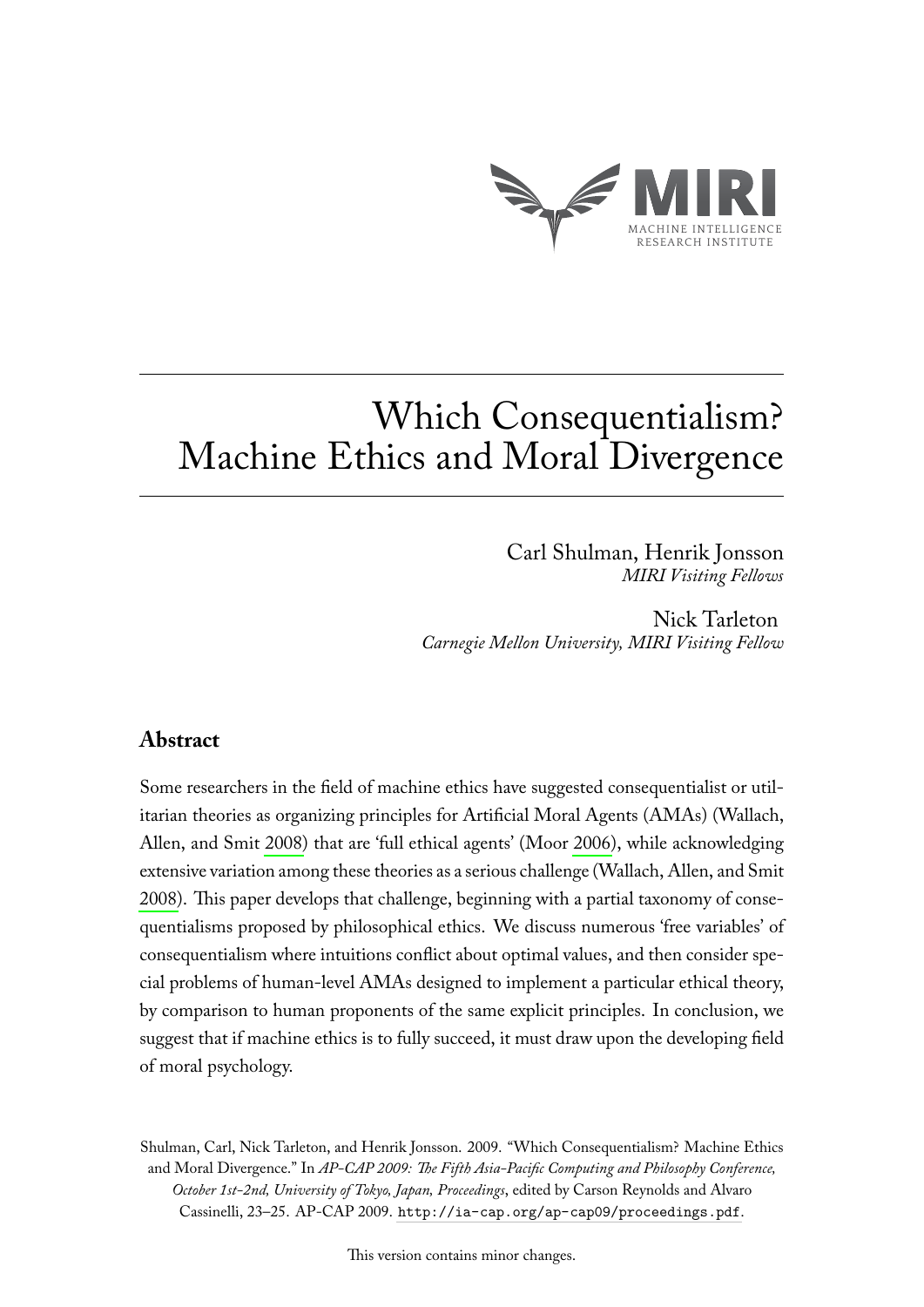#### **1. Free Variables of Consequentialism**

Suppose that the recommendations of a broadly utilitarian view depend on decisions about ten free binary variables, where we assign a probability of 80% to our favored option for each variable; in this case, if our probabilities are well-calibrated and our errors are not correlated across variables, then we will have only slightly more than a 10% chance of selecting the correct (in some meta-ethical framework) specification. As the number of variables increases, our options grow more plentiful, and as our uncertainty about each item grows, the likelihood of success continues to decline.

Unfortunately, the philosophical literature shows many highly contested dimensions along which consequentialisms vary. Even if we confine ourselves to broadly utilitarian views that consider only some combination of pain, pleasure, and preference satisfaction, we still face a vast bestiary of views.

Hedonistic utilitarianism requires an account of experiential states such as pleasure and pain, whose ontological status is disputed (Chalmers [1996;](#page-4-1) Place [1956;](#page-5-1) Searle [2007;](#page-5-2) Putnam [1960\)](#page-5-3), with each construal bearing implications about what systems deserve moral consideration. Utilitarians disagree about the relative value of preventing suffering and promoting happiness, with views that strongly favor the former, such as negative utilitarianism (Smart [1958\)](#page-5-4), suggesting that the painless extermination of all life capable of suffering would be desirable, while the opposite camp prizes galactic colonization (Bostrom [2003\)](#page-4-2).

Preference utilitarians face other troubles. McCarthy [\(1979\)](#page-4-3) attributes beliefs about temperature to a thermostat, which might imply that it has 'preferences' over the temperature as well. If simple definitions fail to map onto our 'emphatic preferences' (Binmore [2009;](#page-4-4) Harsanyi [1977\)](#page-4-5), we will require more complex and error-prone ones. There is also dispute about whether to value the actual satisfaction of preferences or only the experience of such satisfaction, a distinction highlighted by Nozick's 'experience machine' scenario (Nozick [1974\)](#page-4-6).

All utilitarianisms founder on interpersonal comparison of utility, which is not defined in standard expected utility theory (Binmore [2009;](#page-4-4) Elster and Roemer [1991\)](#page-4-7). The selection of any comparison/aggregation rule introduces yet more free variables and problems: e.g., bounded utility functions can be compared by scaling them into the same range, but the result is strongly dominated by the relative strength of people's strongest preferences (Hausman [1995\)](#page-4-8). Aggregation might involve the sum, average, or some more complicated function of individuals' well-being, with potentially counterintuitive results, such as the Repugnant Conclusion (Parfit [1986\)](#page-5-5), attaching to many proposals. The offsetting Person-Affecting Restriction carries its own surprising implications, such as extreme indifference to the far future (Parfit [1986;](#page-5-5) Glover [1977\)](#page-4-9).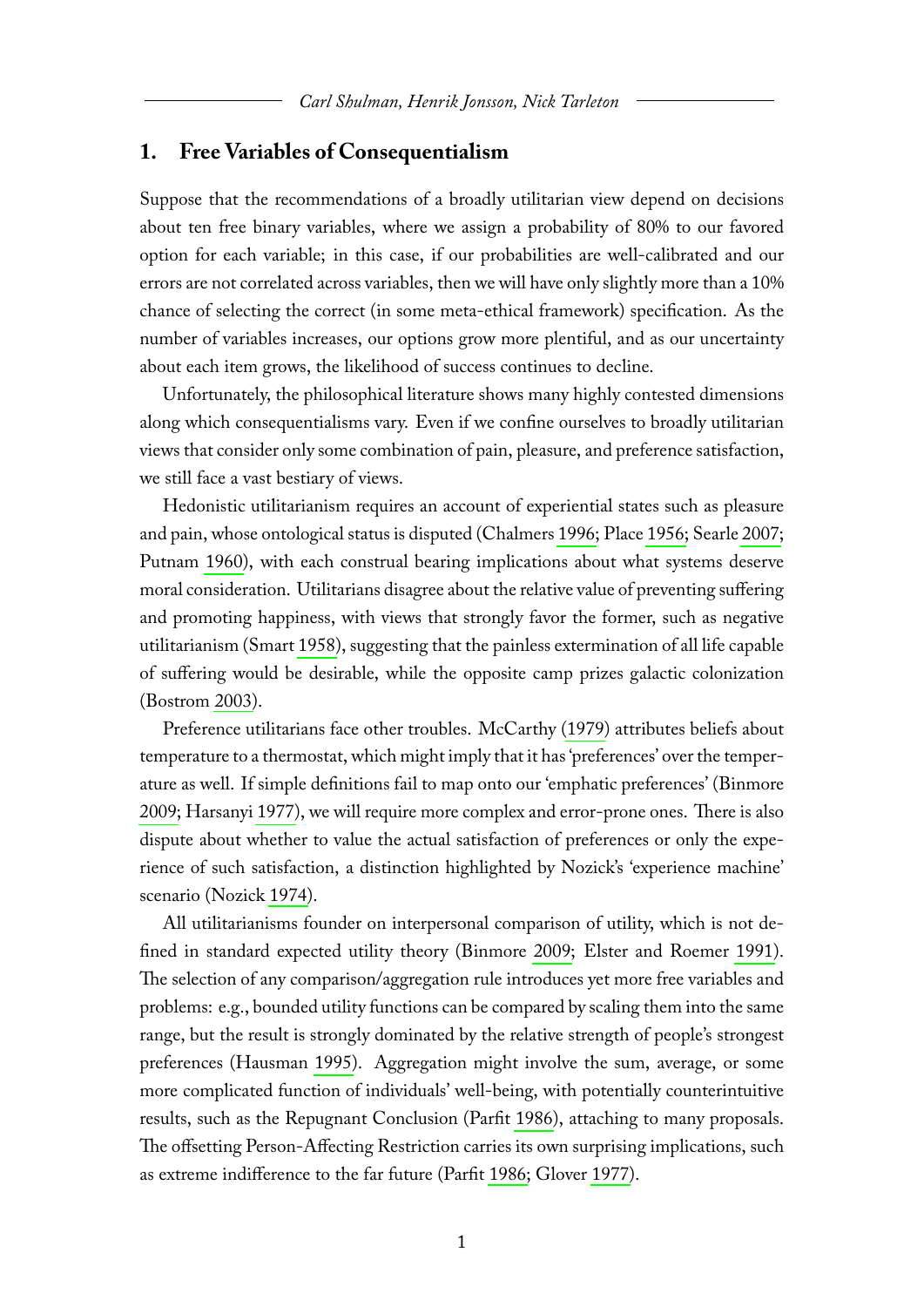Cases involving small probabilities of large utilities, as in Pascal's Wager or the St. Petersburg paradox (Bernoulli [\[1738\] 1954\)](#page-4-10), have motivated proposals for bounding the range of the utility function, or computing expected value in a nonstandard way. Standard decision theory, together with an unbounded and aggregative utility function, appears to favor extremely counterintuitive actions in some simple cases (Bostrom [2009\)](#page-4-11); various proposals for bounding utility been made (Hardin [1982;](#page-4-12) Gustason [1994\)](#page-4-13), but there is no universally accepted solution (Cowen and High [1988\)](#page-4-14).

Combined with other factors, the picture that emerges is one of deep confusion: we have no idea what utility function to endow an explicit moral agent with.

## **2. Current Moral Theories Are Inadequate for Machine Ethics**

One response to the difficulty of selecting a 'canonical' utility function is to note that actual human philosophers claim to hold a variety of consequentialist views and yet tend to show roughly similar and comparably moral behavior. Few human utilitarians rob banks to donate to the relief of famine and disease in Africa, or even donate much of their luxury budgets (Singer [1972\)](#page-5-6). Total utilitarians rarely spend resources on increasing population growth among the global poor, even if they nominally endorse the Repugnant Conclusion. It might be imagined that the behaviors of AMAs with diverse consequentialist utility functions will tend to converge, so that errors in specifying the utility function will cause little harm. We hold that this view is probably mistaken.

Moral sentiments, including such specific sentiments as fairness and the prohibition of murder, are a universal property among human cultures (Brown [1991\)](#page-4-15). Recent experimental work in moral psychology indicates that moral reasoning typically proceeds from unconscious intuitions, and that the verbal justifications presented for conclusions are largely post hoc rationalizations (Haidt [2001\)](#page-4-16). AMAs developed using top-down approaches (Wallach, Allen, and Smit [2008\)](#page-5-0) would actually be motivated by their explicit moral theories, rather than a hidden underlying intuitive system, and could carry ethical systems to what their creators would call extremes. A machine intelligence, unless carefully designed otherwise, will be indifferent to any informal intuitions or desires that its creators failed to specify for it.

The difficulty of formally specifying such intentions is easily underestimated: the history of AI has shown repeatedly that humans miss the complexity of tasks to which they are well-adapted, e.g. language understanding or vision (Russell and Norvig [2003\)](#page-5-7). Judging that something is a 'pain' in one's own case seems simple, a direct perception, obscuring the lack of any physical definition.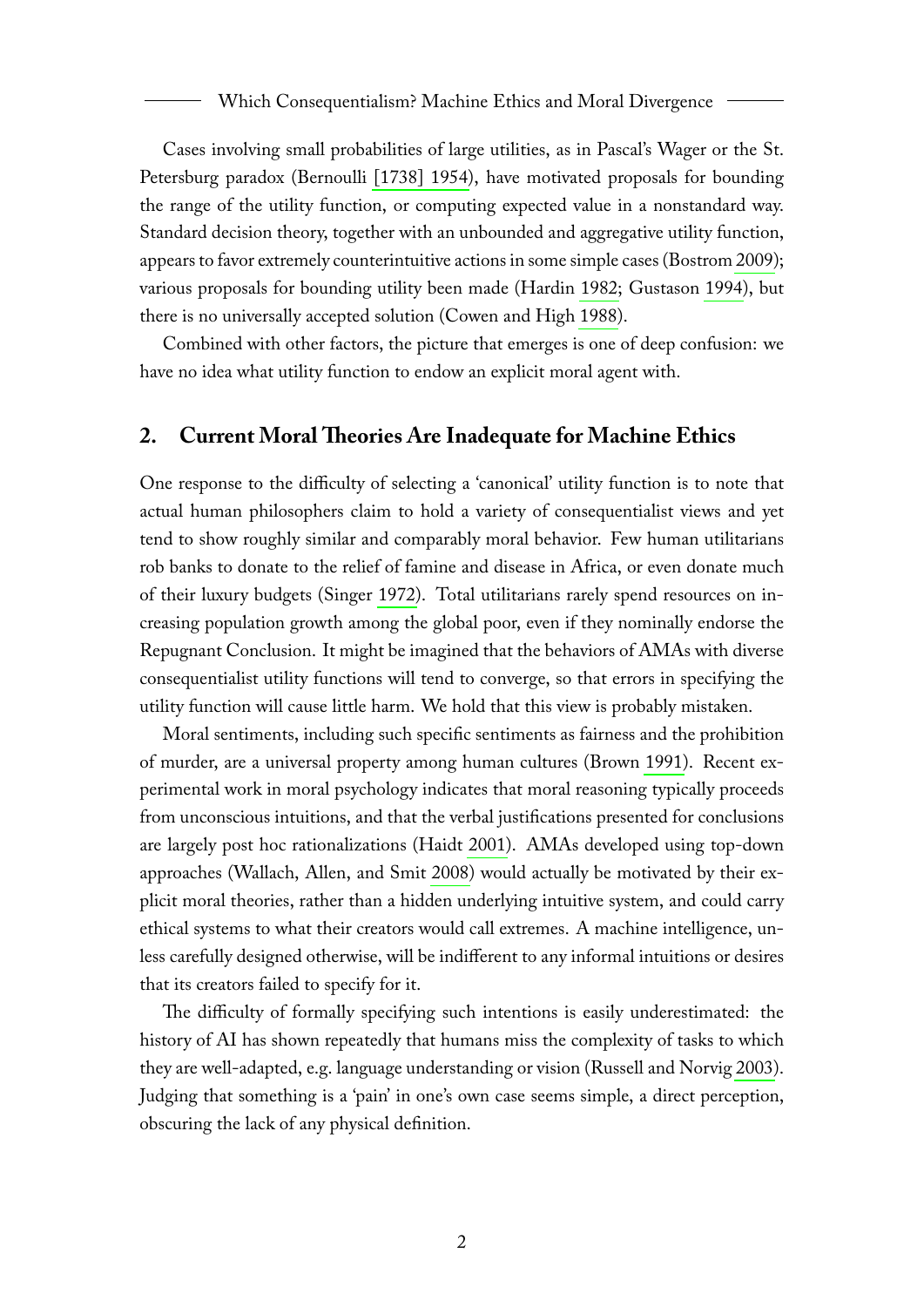#### **3. Conclusions**

How can machine ethics deal with the problem of specifying utility functions for AMAs that are compatible with our purposes in creating them? Creating a top-down (Wallach, Allen, and Smit [2008\)](#page-5-0) AMA that shares our morals requires a full specification of those values—in other words, a complete moral philosophy with decisions on all the relevant points of contention. Expecting a reasoned consensus to emerge on this point through pure philosophical investigation seems overly optimistic. Bottom-up approaches might seem like a way to avoid that daunting requirement by inferring human values from training data, but this would involve a serious danger that the agent would learn the wrong values, generalizing inappropriately from the training set of moral situations with harmful results (Yudkowsky [2008\)](#page-5-8).

Instead, we suggest that an external boost to direct ethical theorizing is required. Efforts in the fields of neuroscience, experimental philosophy, and moral psychology have recently provided powerful insights into the structure of our moral values and intuitions (Haidt and Graham [2007;](#page-4-17) Koenigs et al. [2007;](#page-4-18) Knobe [2003\)](#page-4-19), and it is reasonable to expect further gains. In the full paper we will also discuss possible approaches for machine ethics to partially compensate for limitations in the state of moral psychology as the field develops.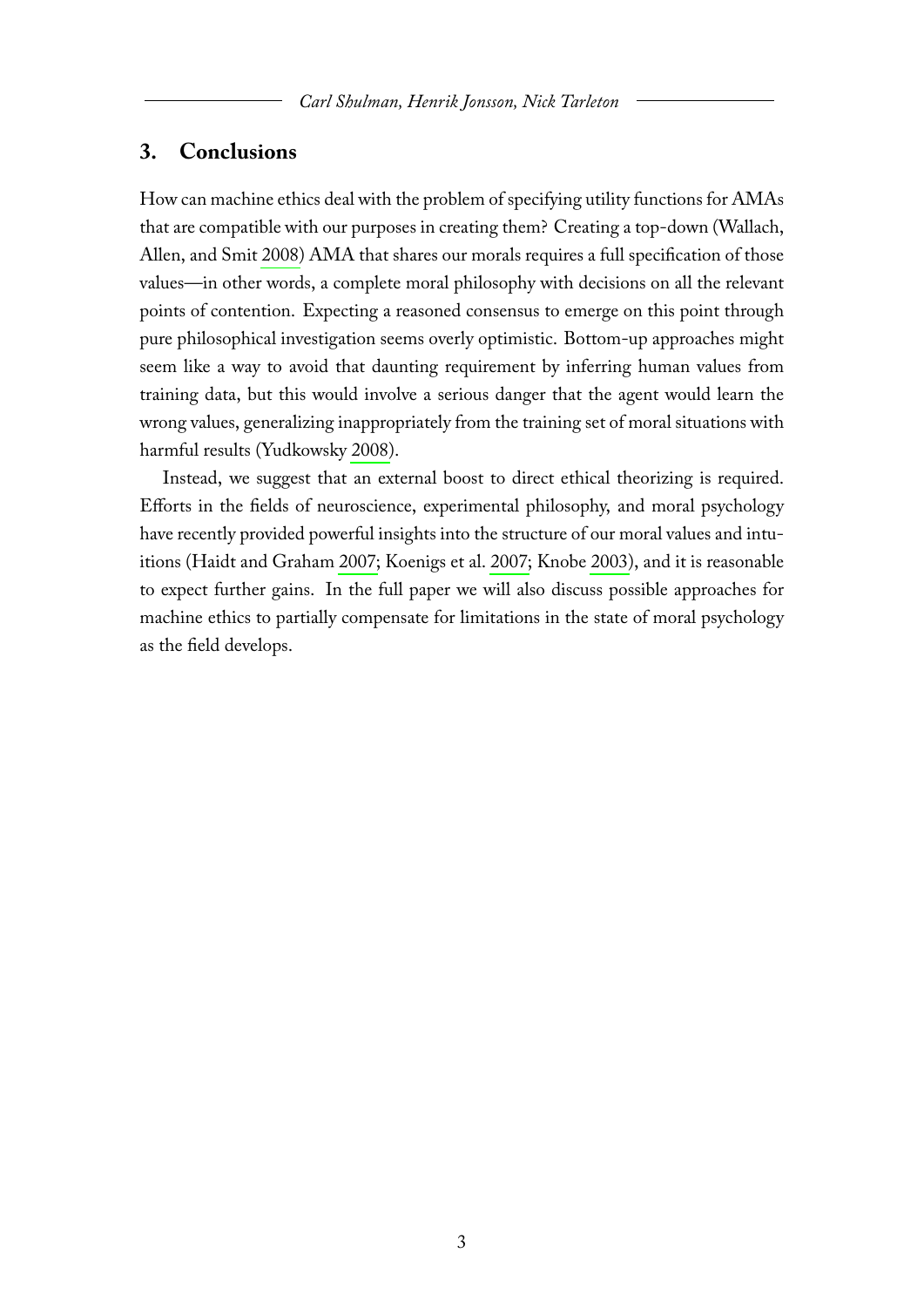### **References**

- <span id="page-4-10"></span>Bernoulli, Daniel. (1738) 1954. "Exposition of a New Theory on the Measurement of Risk." *Econometrica* 22 (1): 23–36. doi:[10.2307/1909829](http://dx.doi.org/10.2307/1909829).
- <span id="page-4-4"></span>Binmore, Ken. 2009. "Interpersonal Comparison of Utility." In *The Oxford Handbook of Philosophy of Economics,* edited by Harold Kincaid and Don Ross, 540–559. New York: Oxford University Press. doi:[10.1093/oxfordhb/9780195189254.003.0020](http://dx.doi.org/10.1093/oxfordhb/9780195189254.003.0020).
- <span id="page-4-2"></span>Bostrom, Nick. 2003. "Astronomical Waste: The Opportunity Cost of Delayed Technological Development." *Utilitas* 15 (3): 308–314. doi:[10.1017/S0953820800004076](http://dx.doi.org/10.1017/S0953820800004076).
	- . 2009. "Pascal's Mugging." *Analysis* 69 (3): 443–445. doi:[10.1093/analys/anp062](http://dx.doi.org/10.1093/analys/anp062).
- <span id="page-4-15"></span><span id="page-4-11"></span>Brown, Donald E. 1991. *Human Universals.* New York: McGraw-Hill.
- <span id="page-4-1"></span>Chalmers, David John. 1996. *The Conscious Mind: In Search of a Fundamental Theory.* Philosophy of Mind Series. New York: Oxford University Press.
- <span id="page-4-14"></span>Cowen, Tyler, and Jack High. 1988. "Time, Bounded Utility, and the St. Petersburg Paradox." *Theory and Decision* 25 (3): 219–223. doi:[10.1007/BF00133163](http://dx.doi.org/10.1007/BF00133163).
- <span id="page-4-7"></span>Elster, Jon, and John E. Roemer, eds. 1991. *Interpersonal Comparisons of Well-Being.*New York: Cambridge University Press.
- <span id="page-4-9"></span>Glover, Jonathan. 1977. *Causing Death and Saving Lives.* Pelican Books. New York: Penguin.
- <span id="page-4-13"></span>Gustason, William. 1994. *Reasoning from Evidence: Inductive Logic.* New York: Macmillan.
- <span id="page-4-16"></span>Haidt, Jonathan. 2001. "The Emotional Dog and Its Rational Tail: A Social Intuitionist Approach to Moral Judgment." *Psychological Review* 108 (4): 814–834. doi:[10.1037/0033-295X.108.4.814](http://dx.doi.org/10.1037/0033-295X.108.4.814).
- <span id="page-4-17"></span>Haidt, Jonathan, and Jesse Graham. 2007. "When Morality Opposes Justice: Conservatives Have Moral Intuitions That Liberals May Not Recognize." *Social Justice Research* 20 (1): 98–116. doi:[10.1007/](http://dx.doi.org/10.1007/s11211-007-0034-z) [s11211-007-0034-z](http://dx.doi.org/10.1007/s11211-007-0034-z).
- <span id="page-4-12"></span>Hardin, Russell. 1982. *Collective Action.* Baltimore, MD: Resources for the Future.
- <span id="page-4-5"></span>Harsanyi, John C. 1977. *Rational Behaviour and Bargaining Equilibrium in Games and Social Situations.* New York: Cambridge University Press.
- <span id="page-4-8"></span>Hausman, Daniel M. 1995. "The Impossibility of Interpersonal Utility." *Mind,* n.s., 104 (415): 473–490. <http://www.jstor.org/stable/2254638>.
- <span id="page-4-19"></span>Knobe, Joshua. 2003. "Intentional Action and Side Effects in Ordinary Language." *Analysis* 63 (3): 190– 194. doi:[10.1093/analys/63.3.190](http://dx.doi.org/10.1093/analys/63.3.190).
- <span id="page-4-18"></span>Koenigs, Michael, Liane Young, Ralph Adolphs, Daniel Tranel, Fiery Cushman, Marc Hauser, and Antonio Damasio. 2007. "Damage to the Prefrontal Cortex Increases Utilitarian Moral Judgements." *Nature* 446 (7138): 908–911. doi:[10.1038/nature05631](http://dx.doi.org/10.1038/nature05631).
- <span id="page-4-3"></span>McCarthy, John. 1979. "Ascribing Mental Qualities to Machines." In *Philosophical Perspectives in Artificial Intelligence,* edited by Martin Ringle. Atlantic Highlands, NJ: Humanities Press.
- <span id="page-4-0"></span>Moor, James H. 2006. "The Nature, Importance, and Difficulty of Machine Ethics." *IEEE Intelligent Systems* 21 (4): 18–21. doi:[10.1109/MIS.2006.80](http://dx.doi.org/10.1109/MIS.2006.80).
- <span id="page-4-6"></span>Nozick, Robert. 1974. *Anarchy, State, and Utopia.* New York: Basic Books.